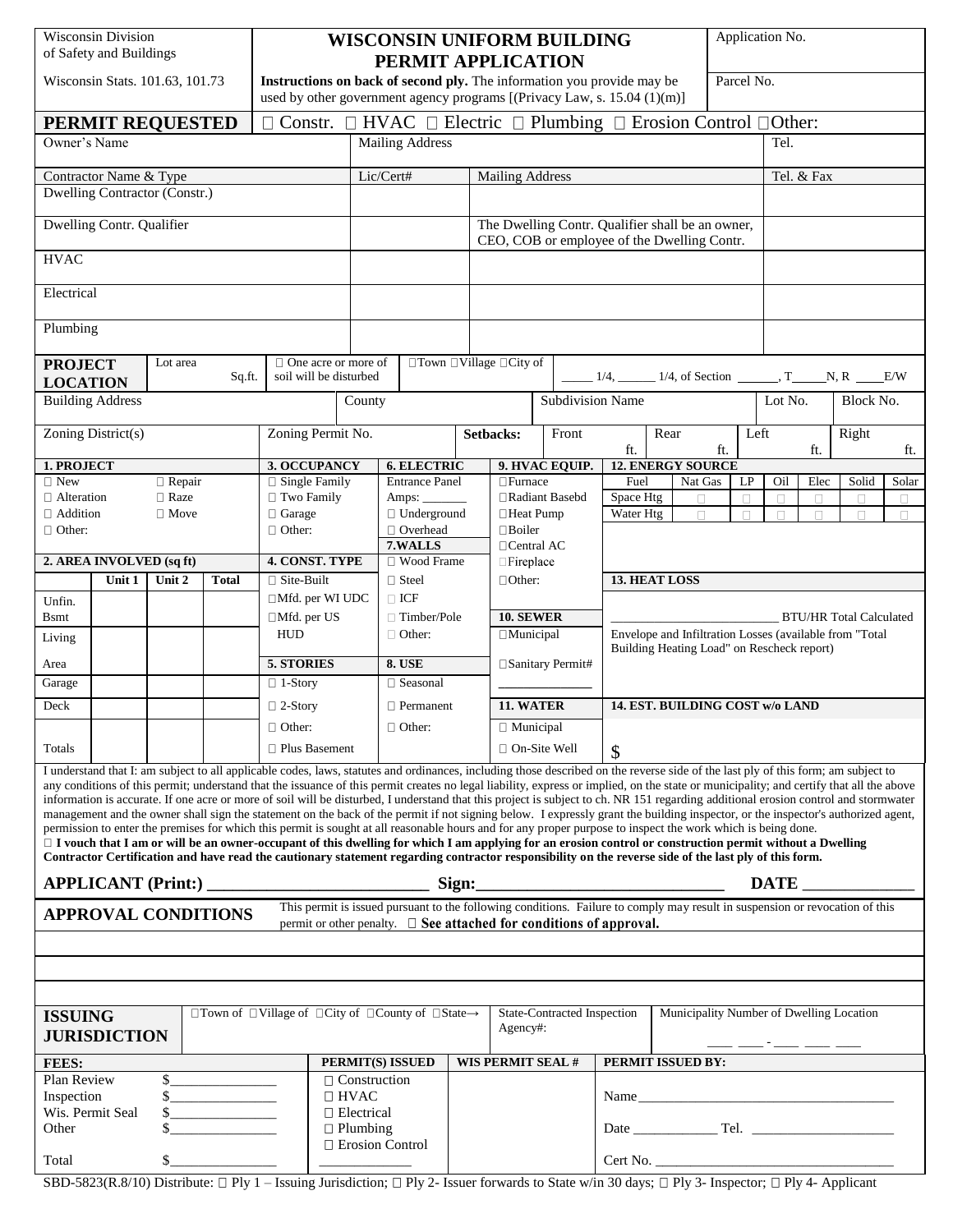#### INSTRUCTIONS

The owner, builder or agents shall complete the application form down through the Signature of Applicant block and submit it and building plans and specifications to the enforcing jurisdiction, which is usually your municipality or county. Permit application data is used for statewide statistical gathering on new one- and two-family dwellings, as well as for local code administration. **Please type or use ink and press firmly with multi-ply form.**

#### PERMIT REQUESTED

- $\bullet$ Check off type of Permit Requested, such as structural, HVAC, Electrical or Plumbing.
- Fill in owner's current Mailing Address and Telephone Number.
- If the project will disturb one acre or more of soil, the project is subject to the additional erosion control and stormwater  $\bullet$ provisions of ch. NR 151 of the WI Administrative Code. Checking this box will satisfy the related notification requirements of ch. NR 216.
- Fill in Contractor and Contractor Qualifier Information. Per s. 101.654 (1) WI Stats., an individual taking out an erosion  $\bullet$ control or construction permit shall enter his or her dwelling contractor certificate number, and name and certificate number of the dwelling contractor qualifier employed by the contactor, unless they reside or will reside in the dwelling. Per s. 101.63 (7) Wis. Stats., the master plumber name and license number must be entered before issuing a plumbing permit.

#### PROJECT LOCATION

- Fill in Building Address (number and street or sufficient information so that the building inspector can locate the site.
- Local zoning, land use and flood plain requirements must be satisfied before a building permit can be issued. County  $\bullet$ approval may be necessary.
- Fill in Zoning District, lot area and required building setbacks.  $\bullet$

PROJECT DATA - Fill in all numbered project data blocks (1-14) with the required information. All data blocks must be filled in, including the following:

2. Area (involved in project):

Basements - include unfinished area only

Living area - include any finished area including finished areas in basements

Two-family dwellings - include separate and total combined areas

- 3. Occupancy Check only "Single-Family" or "Two-Family" if that is what is being worked on. In other words, do not check either of these two blocks if only a new detached garage is being built, even if it serves a one or two family dwelling. Instead, check "Garage" and number of stalls. If the project is a community based residential facility serving 3 to 8 residents, it is considered a single-family dwelling.
- 9. HVAC Equipment Check only the major source of heat, plus central air conditioning if present. Only check "Radiant Baseboard" if there is no central source of heat.
- 10. Plumbing A building permit cannot be issued until a sanitary permit has been issued for any new or affected existing private onsite wastewater treatment system.
- 14. Estimated Cost Include the total cost of construction, including materials and market rate labor, but not the cost of land or landscaping.

SIGNATURE - Sign and date this application form. If you do not possess the Dwelling Contractor certification, then you will need to check the owner-occupancy statement for any erosion control or construction permits.

CONDITIONS OF APPROVAL - The authority having jurisdiction uses this section to state any conditions that must be complied with pursuant to issuing the building permit.

ISSUING JURISDICTION: This must be completed by the authority having jurisdiction.

- Check off Jurisdiction Status, such as town, village, city, county or state and fill in Municipality Name  $\bullet$
- Fill in State Inspection Agency number only if working under state inspection jurisdiction.
- Fill in Municipality Number of Dwelling Location  $\bullet$
- Check off type of Permit Issued, such as construction, HVAC, electrical or plumbing.
- Fill in Wisconsin Uniform Permit Seal Number, if project is a new one- or two-family dwelling.
- Fill in Name and Inspector Certification Number of person reviewing building plans and date building permit issued.

#### INSPECTORS: PLEASE RETURN SECOND PLY WITHIN 30 DAYS AFTER ISSUANCE TO (You may fold along the dashed lines and insert this form into a window envelope.):

 Safety & Buildings Division P O Box 2509 Madison, WI 53701-2509